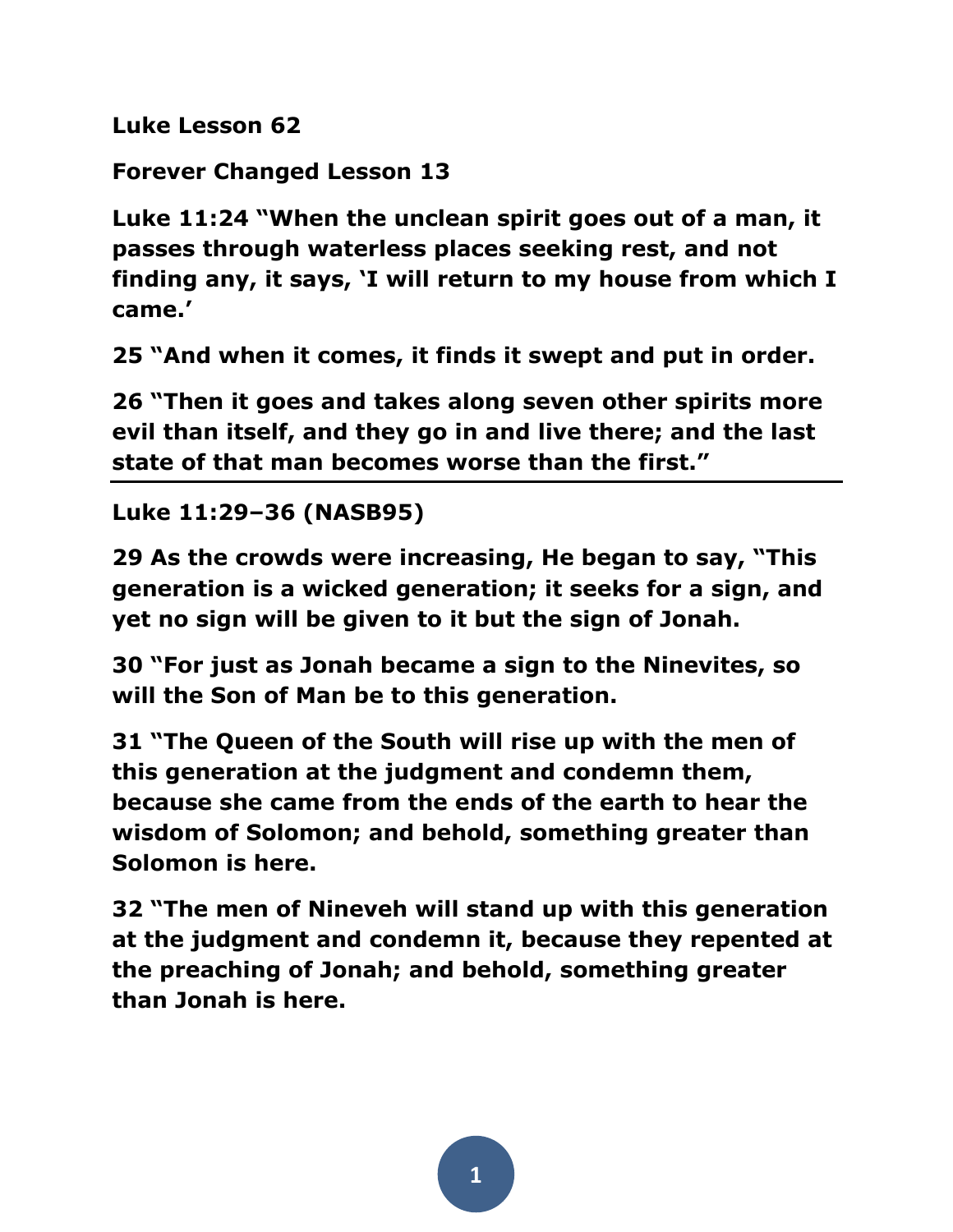**33 "No one, after lighting a lamp, puts it away in a cellar nor under a basket, but on the lampstand, so that those who enter may see the light.** 

**34 "The eye is the lamp of your body; when your eye is clear, your whole body also is full of light; but when it is bad, your body also is full of darkness.** 

**35 "Then watch out that the light in you is not darkness.** 

**36 "If therefore your whole body is full of light, with no dark part in it, it will be wholly illumined, as when the lamp illumines you with its rays."** 

**John 11:44–45** 

**44 And out walked the man who had been dead, his hands and feet wrapped in burial cloths (linen strips), and with a [burial] napkin bound around his face. Jesus said to them, free him of the burial wrappings and let him go.** 

**45 Upon seeing what Jesus had done, many of the Jews who had come with Mary believed in Him.** 

**Matthew 12:40** 

**40 for just as JONAH WAS THREE DAYS AND THREE NIGHTS IN THE BELLY OF THE SEA MONSTER, so will the Son of Man be three days and three nights in the heart of the earth.** 

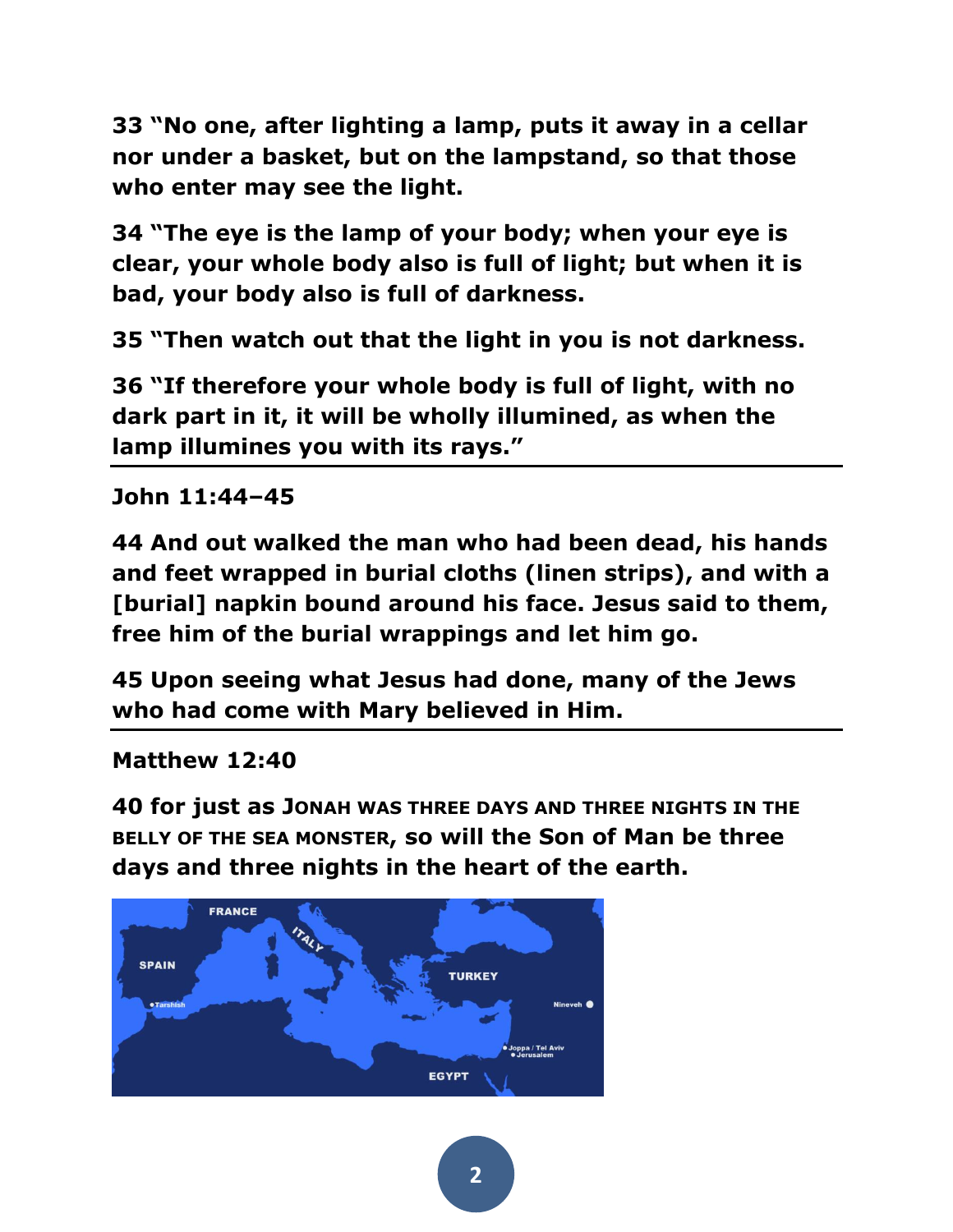**Numbers 14:11 (NASB95)**

**11 The LORD said to Moses, "How long will this people spurn Me? And how long will they not believe in Me, despite all the signs which I have performed in their midst?** 

## **Romans 1:19–21 (NASB95)**

**19 because that which is known about God is evident within them; for God made it evident to them.** 

**20 For since the creation of the world His invisible attributes, His eternal power and divine nature, have been clearly seen, being understood through what has been made, so that they are without excuse.** 

**21 For even though they knew God, they did not honor Him as God or give thanks, but they became futile in their speculations, and their foolish heart was darkened.** 

**1 Kings 10:1–2 (AMP)**

**1 WHEN THE queen of Sheba heard of [the constant connection of] the fame of Solomon with the name of the Lord, she came to prove him with hard questions (problems and riddles).** 

**2 She came to Jerusalem with a very great train, with camels bearing spices, very much gold, and precious stones. When she had come to Solomon, she communed with him about all that was in her mind**.

## **MUSEUM OF THE BIBLE Museumoftheibible.com**

**Matthew 23:25–28 (ESV)**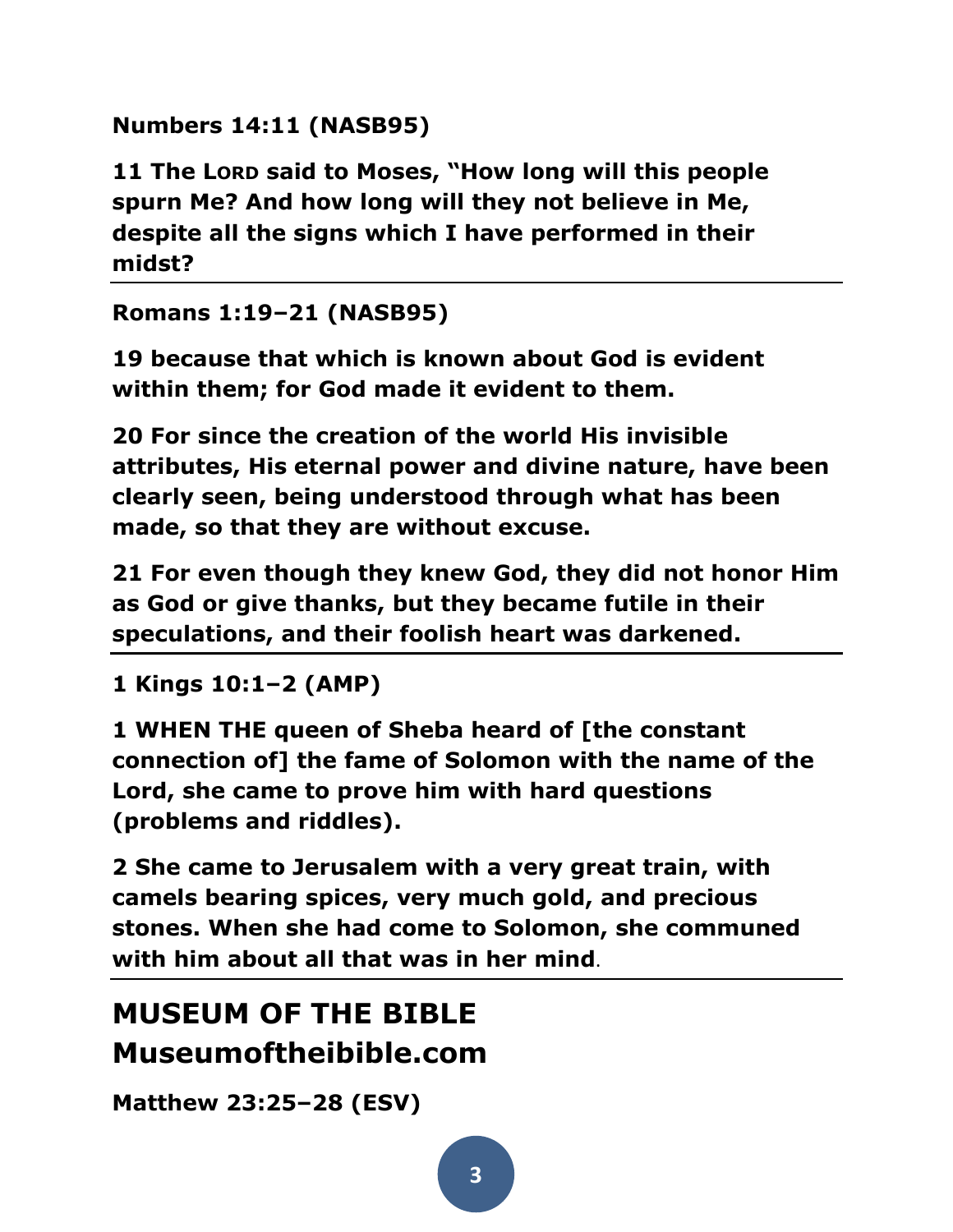**25 "Woe to you, scribes and Pharisees, hypocrites! For you clean the outside of the cup and the plate, but inside they are full of greed and self-indulgence.** 

**26 You blind Pharisee! First clean the inside of the cup and the plate, that the outside also may be clean.** 

**27 "Woe to you, scribes and Pharisees, hypocrites! For you are like whitewashed tombs, which outwardly appear beautiful, but within are full of dead people's bones and all uncleanness.** 

**28 So you also outwardly appear righteous to others, but within you are full of hypocrisy and lawlessness.** 

**Luke 11:37–54 (NASB95)**

**37 Now when He had spoken, a Pharisee asked Him to have lunch with him; and He went in, and reclined at the table.** 

**38 When the Pharisee saw it, he was surprised that He had not first ceremonially washed before the meal.** 

**39 But the Lord said to him, "Now you Pharisees clean the outside of the cup and of the platter; but inside of you, you are full of robbery and wickedness.** 

**40 "You foolish ones, did not He who made the outside make the inside also?** 

**41 "But give that which is within as charity, and then all things are clean for you.** 

**42 "But woe to you Pharisees! For you pay tithe of mint and rue and every kind of garden herb, and yet disregard**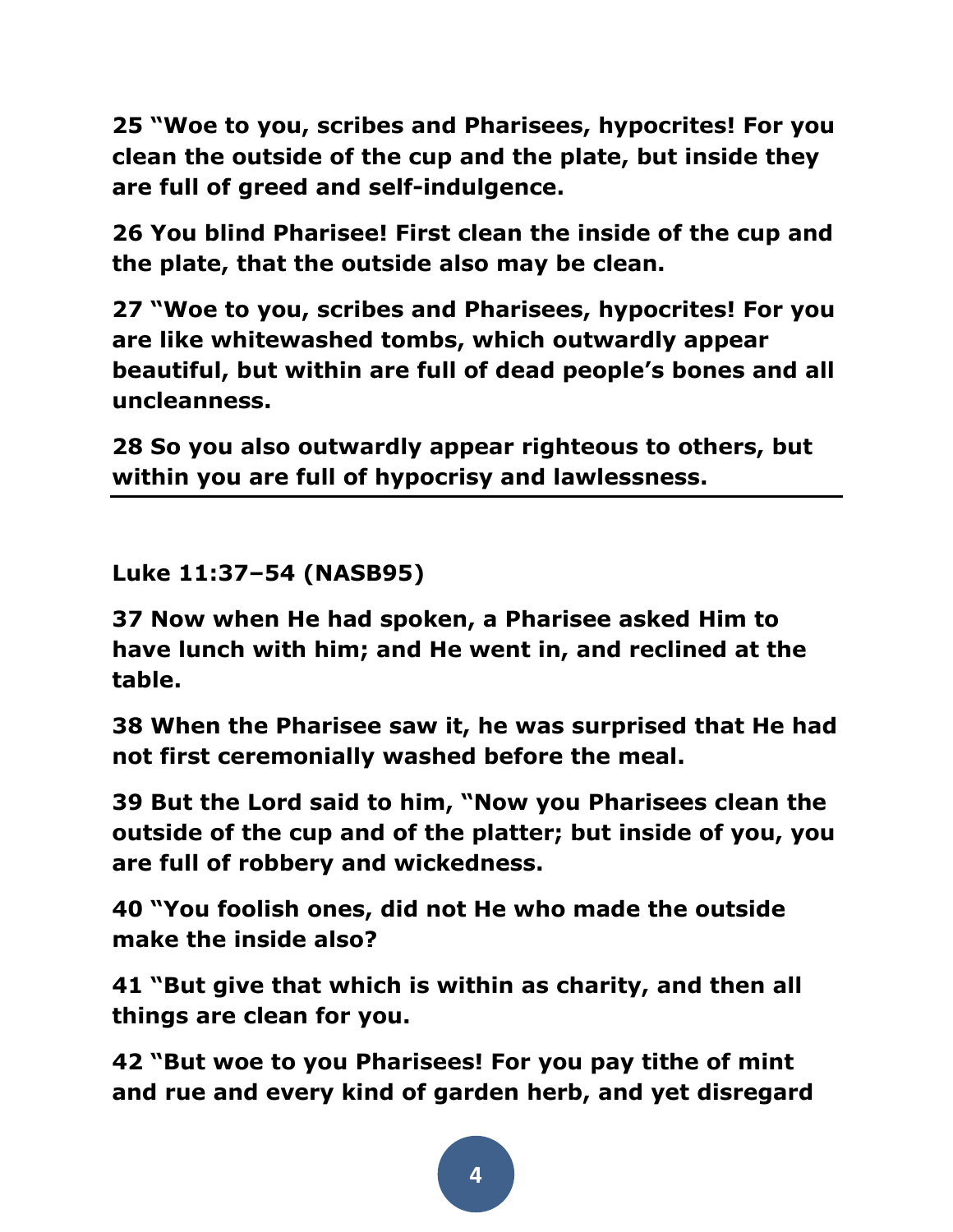**justice and the love of God; but these are the things you should have done without neglecting the others.** 

**43 "Woe to you Pharisees! For you love the chief seats in the synagogues and the respectful greetings in the market places.** 

**44 "Woe to you! For you are like concealed tombs, and the people who walk over them are unaware of it."** 

**45 One of the lawyers said to Him in reply, "Teacher, when You say this, You insult us too."** 

**46 But He said, "Woe to you lawyers as well! For you weigh men down with burdens hard to bear, while you yourselves will not even touch the burdens with one of your fingers.** 

**47 "Woe to you! For you build the tombs of the prophets, and it was your fathers who killed them.** 

**48 "So you are witnesses and approve the deeds of your fathers; because it was they who killed them, and you build their tombs.** 

**49 "For this reason also the wisdom of God said, 'I will send to them prophets and apostles, and some of them they will kill and some they will persecute,** 

**50 so that the blood of all the prophets, shed since the foundation of the world, may be charged against this generation,** 

**51 from the blood of Abel to the blood of Zechariah, who was killed between the altar and the house of God; yes, I tell you, it shall be charged against this generation.'**